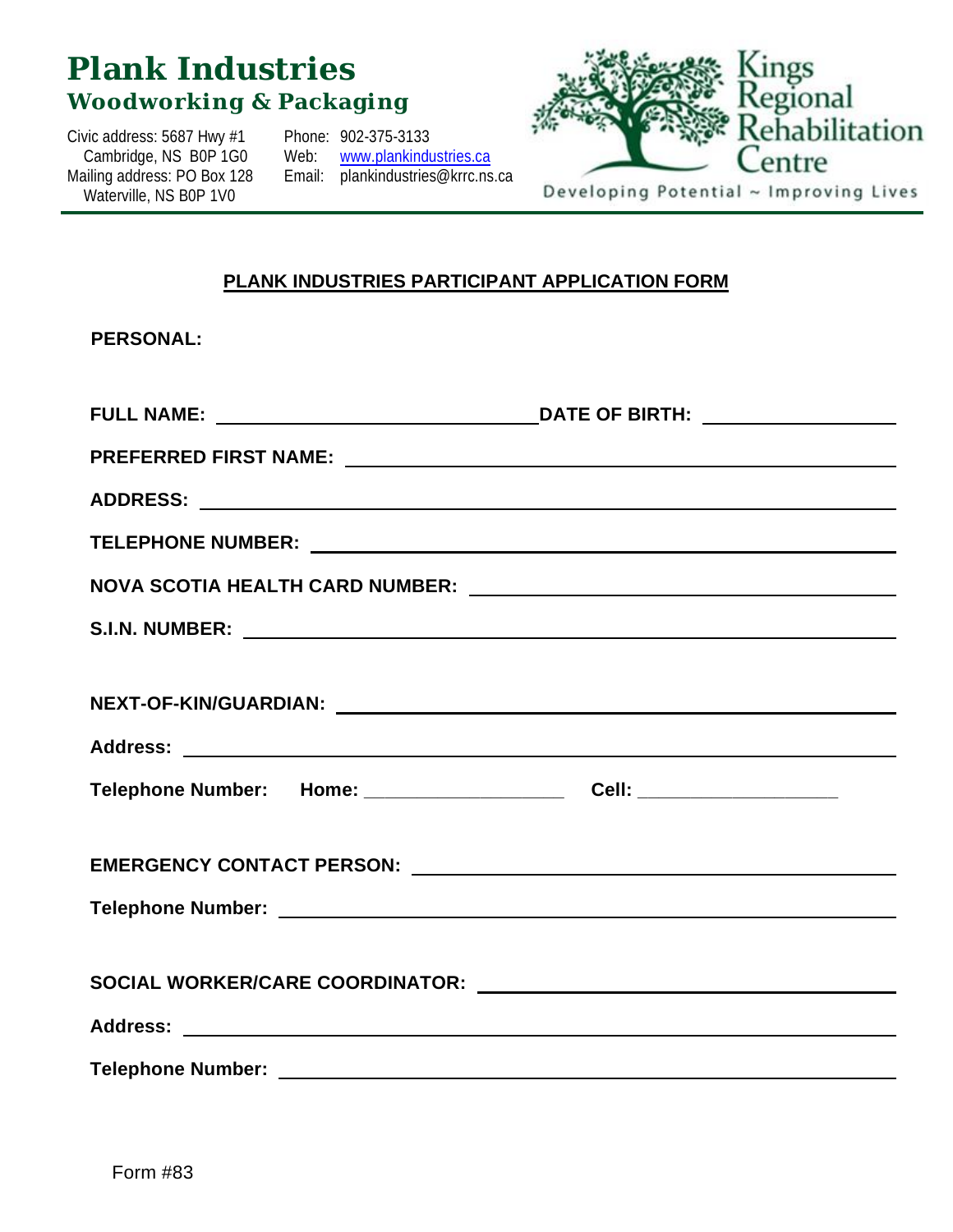## **MEDICAL:**

| <u> 1989 - Johann Stoff, amerikansk politiker (d. 1989)</u>                                                           |    |
|-----------------------------------------------------------------------------------------------------------------------|----|
|                                                                                                                       |    |
|                                                                                                                       |    |
| ,我们也不会有什么。""我们的人,我们也不会有什么?""我们的人,我们也不会有什么?""我们的人,我们也不会有什么?""我们的人,我们也不会有什么?""我们的人                                      |    |
| <u> 1989 - Johann Harry Harry Harry Harry Harry Harry Harry Harry Harry Harry Harry Harry Harry Harry Harry Harry</u> |    |
| Does the applicant suffer epileptic seizures? $YES$                                                                   | NO |
|                                                                                                                       |    |
| If YES please describe seizure activity and any treatment if necessary: _________                                     |    |
| <u> 1989 - Johann Stoff, amerikansk politiker (d. 1989)</u>                                                           |    |
|                                                                                                                       |    |
|                                                                                                                       |    |
|                                                                                                                       |    |
|                                                                                                                       |    |
|                                                                                                                       |    |
|                                                                                                                       |    |
|                                                                                                                       |    |
|                                                                                                                       |    |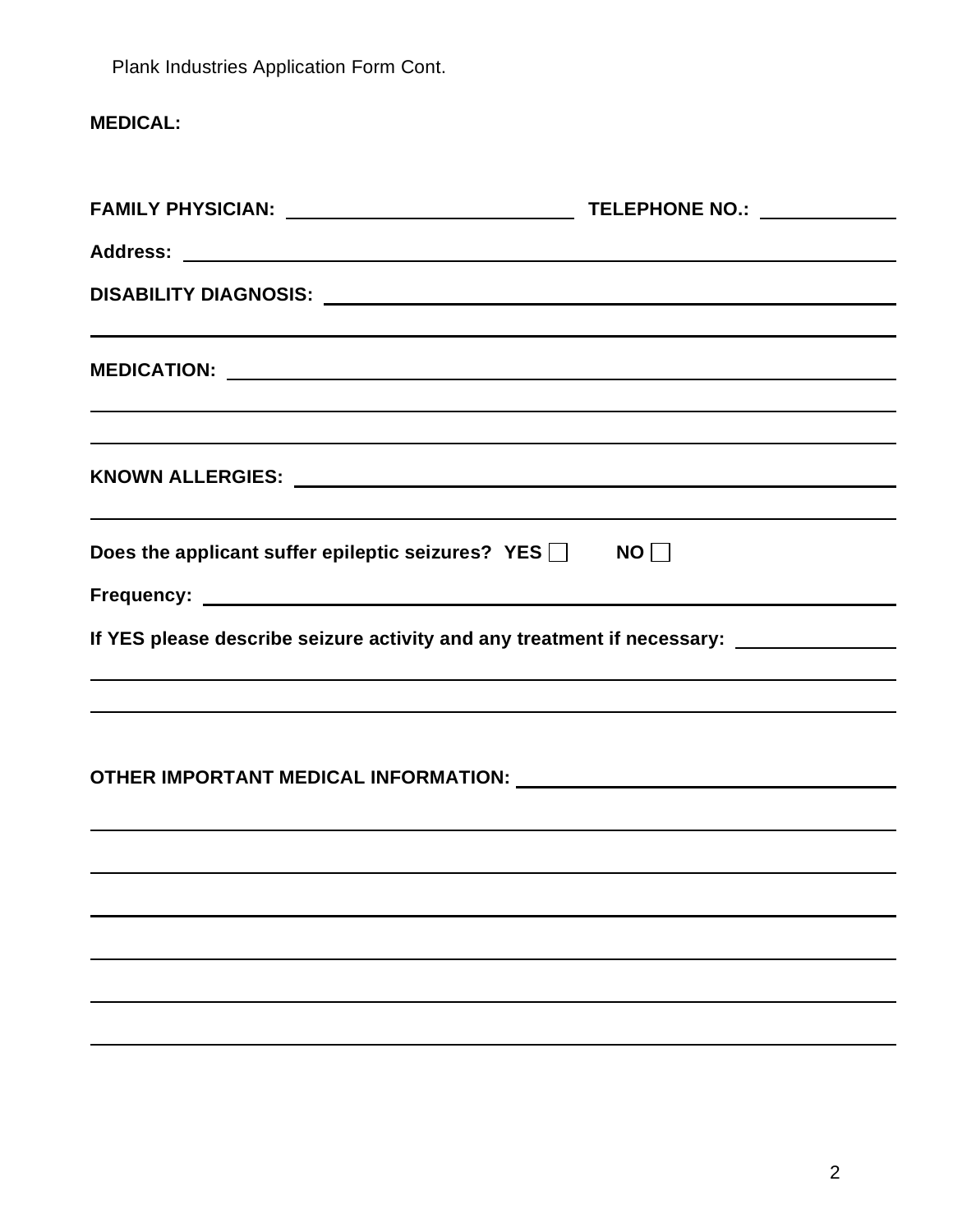#### **COMMUNICATION SKILLS:**

**Please indicate the preferred method of communication by the applicant:**

| a) |                                                                             |  |  |
|----|-----------------------------------------------------------------------------|--|--|
| b) |                                                                             |  |  |
| C) |                                                                             |  |  |
| d) |                                                                             |  |  |
| e) |                                                                             |  |  |
|    |                                                                             |  |  |
|    | <b>RECEPTIVE COMMUNICATION: (Understanding others)</b>                      |  |  |
|    | Poor $\Box$<br>Moderate Good Very Good Excellent                            |  |  |
|    | <b>BEHAVIOUR:</b>                                                           |  |  |
|    | Please describe in detail any behavioural concerns and effective reinforces |  |  |
|    |                                                                             |  |  |
|    |                                                                             |  |  |

#### **SELF CARE:**

|    |                                                                                    | YES | WITH<br><b>ASSISTANCE</b> | <b>NO</b> |
|----|------------------------------------------------------------------------------------|-----|---------------------------|-----------|
| a) | Dresses self – coat, tie shoes, etc.                                               |     |                           |           |
| b) | Maintains personal hygiene.                                                        |     |                           |           |
| C) | Capable of attending to own toileting<br>(Including menstrual care if applicable). |     |                           |           |
| d) | Eats independently with acceptable manners.                                        |     |                           |           |
| e) | Attends to own meal preparation.                                                   |     |                           |           |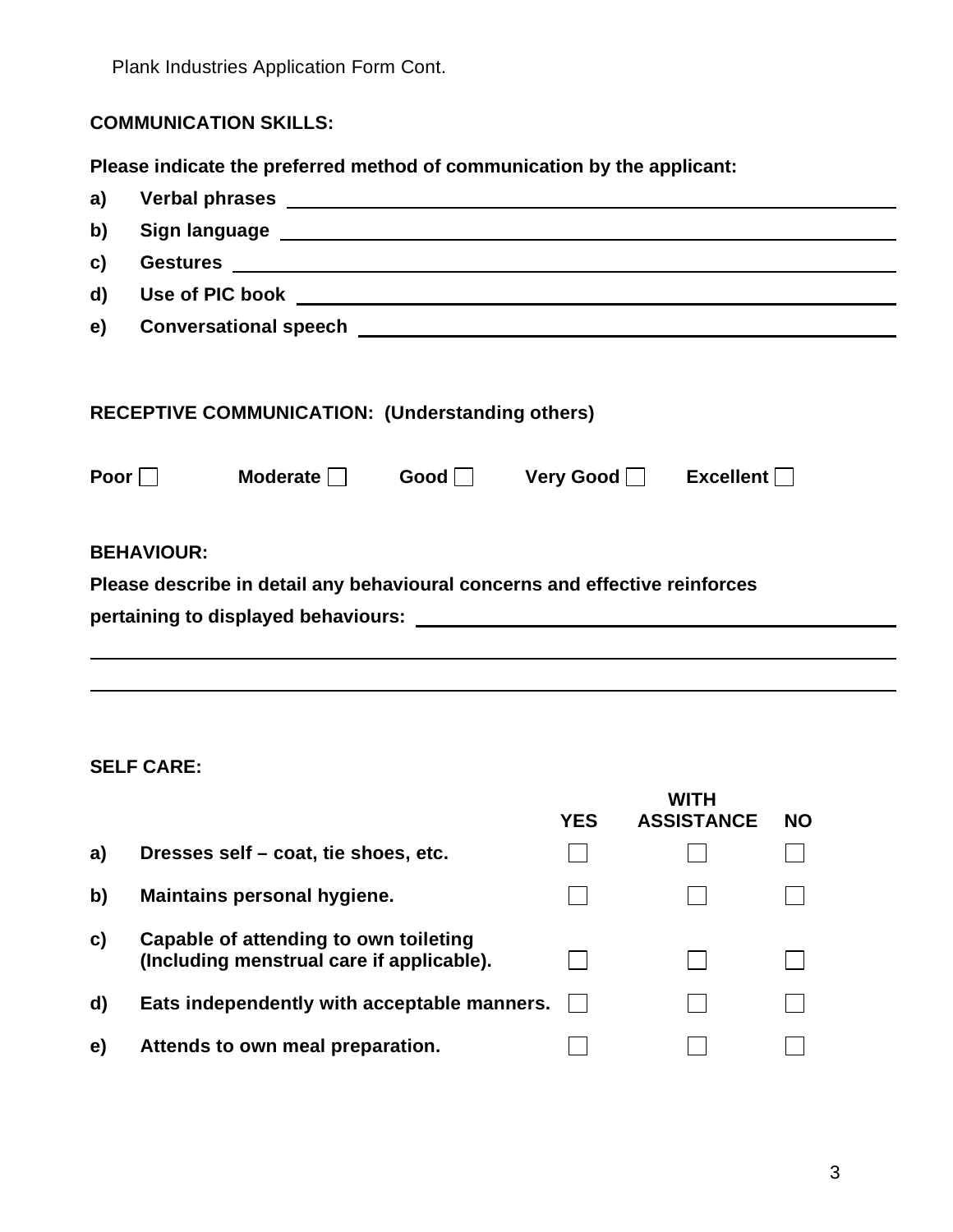#### **INDEPENDENT SKILLS:**

|    |                                                                      | YES | <b>WITH</b><br><b>ASSISTANCE</b> | <b>NO</b> |
|----|----------------------------------------------------------------------|-----|----------------------------------|-----------|
| a) | Capable of carrying out and completing<br>tasks without supervision. |     |                                  |           |
| b) | Capable of using telephone.                                          |     |                                  |           |
| C) | Knows money concepts.                                                |     |                                  |           |
| d) | Able to operate kitchen appliances.                                  |     |                                  |           |
| e) | Capable of serving general public.                                   |     |                                  |           |
|    |                                                                      |     |                                  |           |

**Are there any Independent Skills that you would like to see the applicant receive further training?**

#### **HEALTH:**

| a) | Indicate if there is a risk for choking: (circle) | Low | <b>Moderate</b> | <b>High</b> |
|----|---------------------------------------------------|-----|-----------------|-------------|
|    | If High or Moderate, please explain:              |     |                 |             |

**\_\_\_\_\_\_\_\_\_\_\_\_\_\_\_\_\_\_\_\_\_\_\_\_\_\_\_\_\_\_\_\_\_\_\_\_\_\_\_\_\_\_\_\_\_\_\_\_\_\_\_\_\_\_\_\_\_\_\_\_\_\_\_\_\_\_**

**\_\_\_\_\_\_\_\_\_\_\_\_\_\_\_\_\_\_\_\_\_\_\_\_\_\_\_\_\_\_\_\_\_\_\_\_\_\_\_\_\_\_\_\_\_\_\_\_\_\_\_\_\_\_\_\_\_\_\_\_\_\_\_\_\_\_\_**

**\_\_\_\_\_\_\_\_\_\_\_\_\_\_\_\_\_\_\_\_\_\_\_\_\_\_\_\_\_\_\_\_\_\_\_\_\_\_\_\_\_\_\_\_\_\_\_\_\_\_\_\_\_\_\_\_\_\_\_\_\_\_\_\_\_\_\_\_**

**b) Does applicant have special dietary needs we should be aware of?**

|              |                                     | <b>YES</b> | <b>WITH</b><br><b>ASSISTANCE</b> | <b>NO</b> |  |
|--------------|-------------------------------------|------------|----------------------------------|-----------|--|
| C)           | <b>Takes own medication.</b>        |            |                                  |           |  |
| $\mathbf{d}$ | Reports symptoms of illness.        |            |                                  |           |  |
| e)           | Understands basic sexual knowledge. |            |                                  |           |  |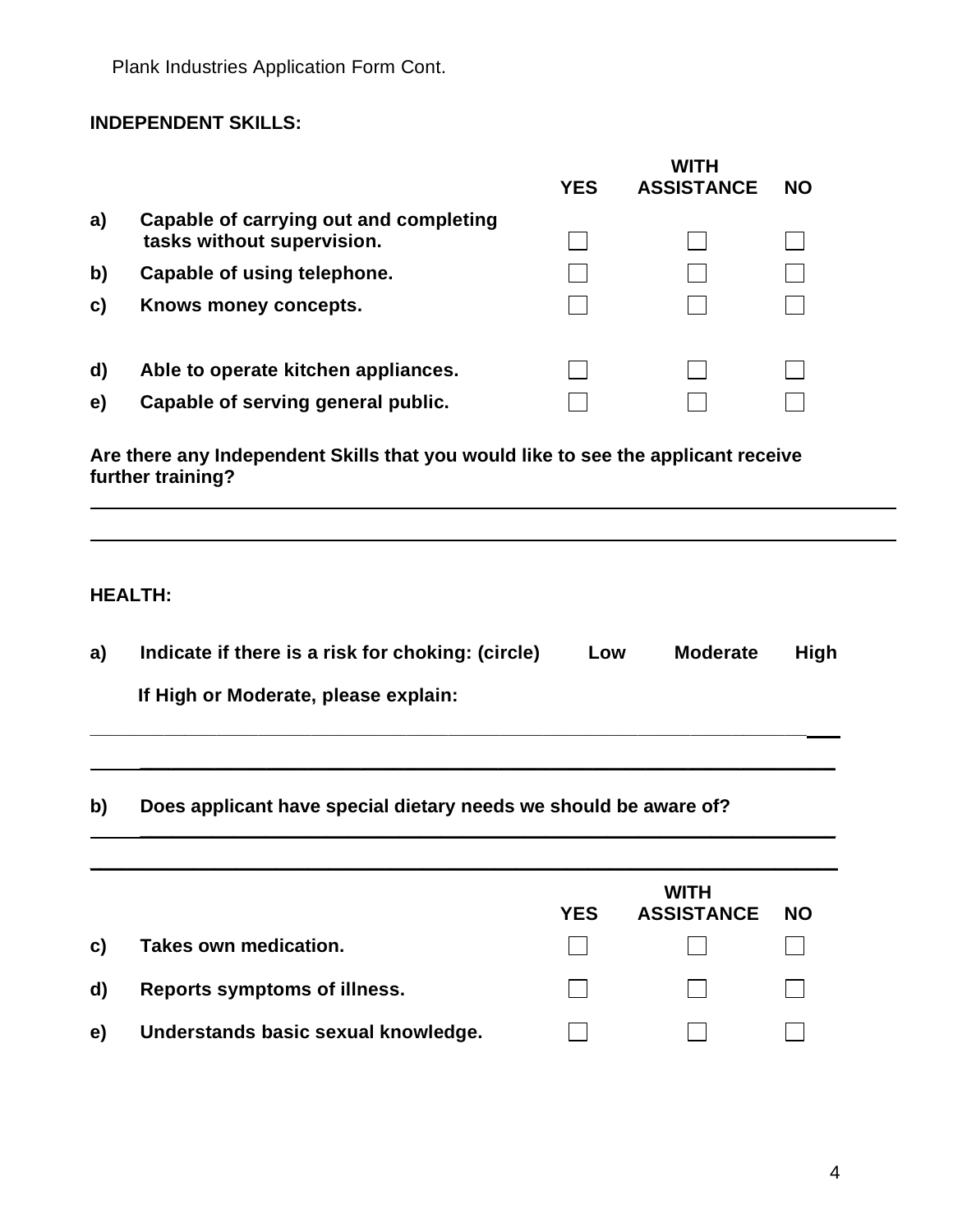### **TRANSPORTATION:**

|                                                                                | <b>YES</b> | <b>WITH</b><br><b>ASSISTANCE</b> | <b>NO</b> |  |  |
|--------------------------------------------------------------------------------|------------|----------------------------------|-----------|--|--|
| Knows address and phone number.<br>a)                                          |            |                                  |           |  |  |
| Travels alone locally.<br>b)                                                   |            |                                  |           |  |  |
| Understands pedestrian and traffic<br>c)<br>regulations.                       |            |                                  |           |  |  |
| Knows how to utilize public transport.<br>d)                                   |            |                                  |           |  |  |
| <b>SOCIAL/ RECREATIONAL:</b>                                                   |            |                                  |           |  |  |
|                                                                                | <b>YES</b> | <b>WITH</b><br><b>ASSISTANCE</b> | <b>NO</b> |  |  |
| Participates in group activities.<br>a)                                        |            |                                  |           |  |  |
| Initiates own leisure activities.<br>b)                                        |            |                                  |           |  |  |
| Copes with emotional demands of others.<br>$\mathbf{c}$                        |            |                                  |           |  |  |
| Interacts socially with peers.<br>d)                                           |            |                                  |           |  |  |
| Understands employer/employee relationships.<br>e)                             |            |                                  |           |  |  |
| TEMPERAMENT: (if applicable check more than one)                               |            |                                  |           |  |  |
| Moody<br>Quiet  <br><b>Aggressive</b>                                          | Sensitive  | <b>Nervous</b>                   |           |  |  |
| High Strung $\Box$ Happy $\Box$ Average $\Box$<br>Other $\Box$                 |            |                                  |           |  |  |
|                                                                                |            |                                  |           |  |  |
| Are there activities that the applicant should not participate in? $YES$<br>NO |            |                                  |           |  |  |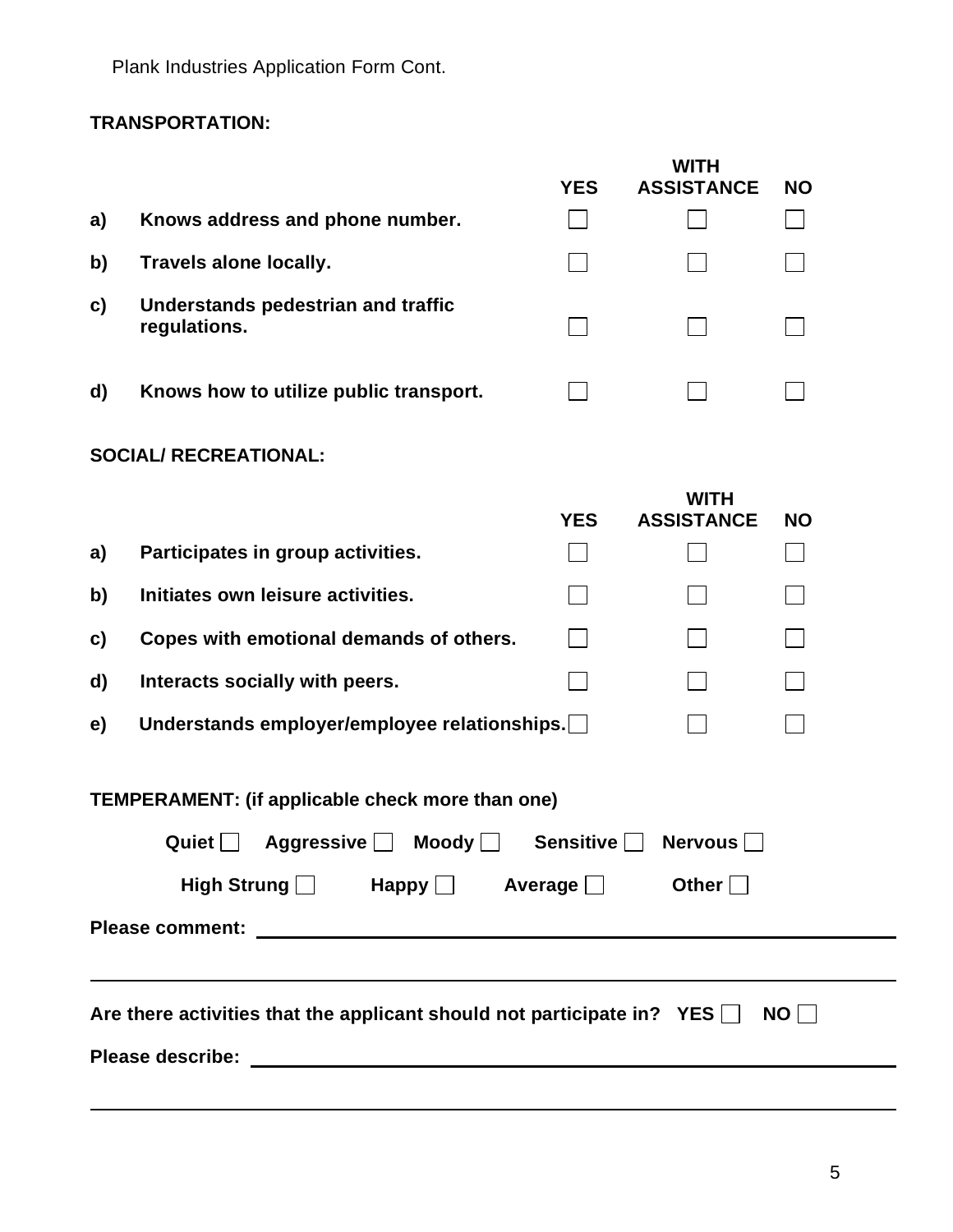| <b>ATTITUDE ABOUT DISABILITY:</b>                                      |
|------------------------------------------------------------------------|
| $\textsf{Accepting} \cup \textsf{Does not accept}$<br>Dependant $\Box$ |
| Does not understand $\Box$<br>Independent $\Box$                       |
| Describe any habits or fears:                                          |
|                                                                        |

#### **ACADEMIC SKILL LEVEL:**

**Briefly summarize the applicant's skills in the following:**

| a)            | <b>Reading</b>                                                                                                         |
|---------------|------------------------------------------------------------------------------------------------------------------------|
| b)            | <b>Writing</b>                                                                                                         |
| $\mathbf{c})$ | <b>Arithmetic</b><br><u> 1989 - Johann Stein, fransk politik (d. 1989)</u>                                             |
| d)            | Telling time <u>substitutions</u> and the set of the set of the set of the set of the set of the set of the set of the |

**EDUCATIONAL/ VOCATIONAL EXPERIENCE:**

**Please provide brief but accurate information where applicable**. **Examples of information required would be the applicant's skill level, amount of assistance or supervision required.**

**Previous Work Placements:**

**Involvement in any skills training program or Vocational Work place:**